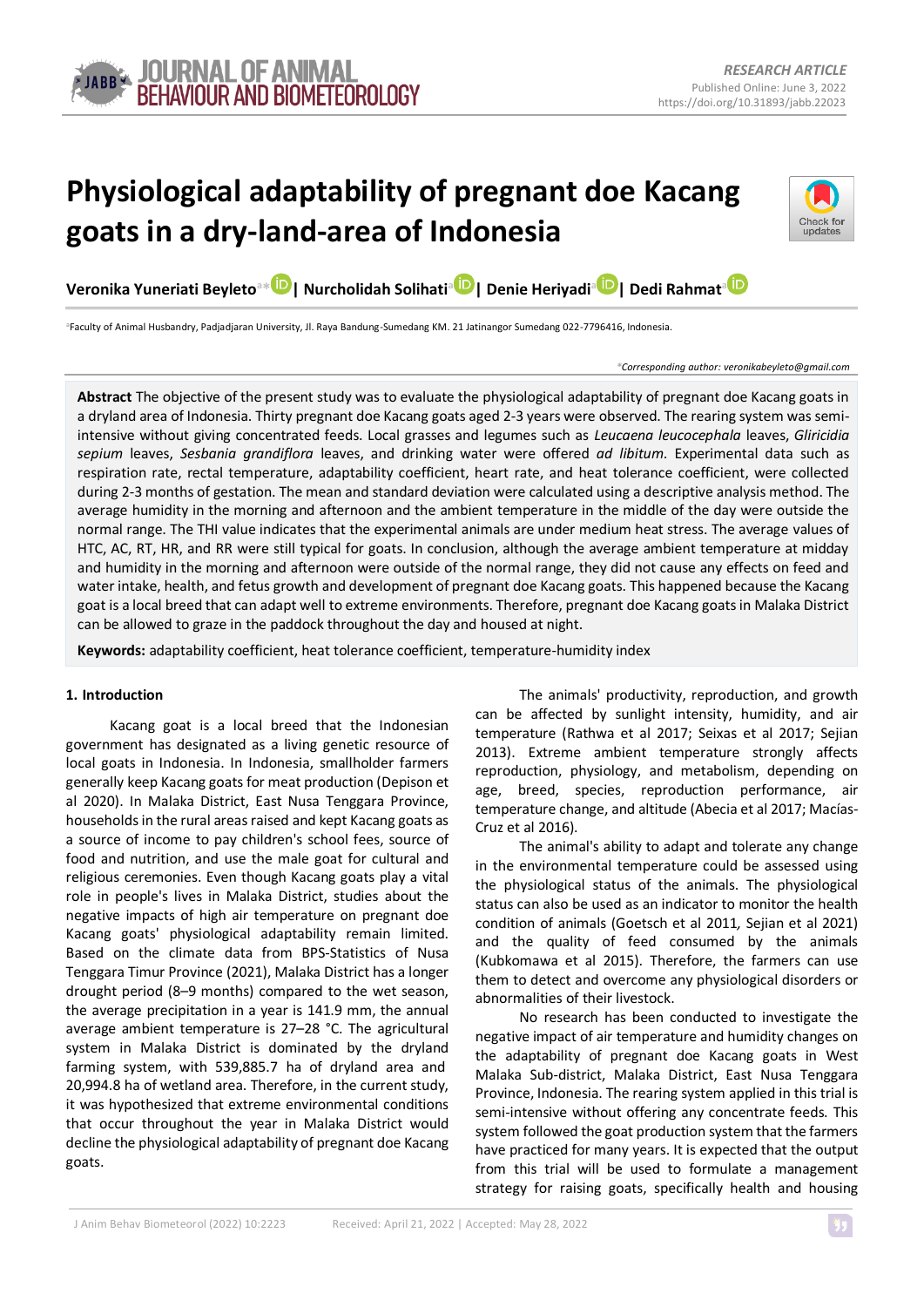management, that is suitable for household conditions. Knowledge about the physiological response of livestock to heat stress is important to select which animals are adaptable to a specific ecology, feed management, housing, and health (Decampos et al 2013). The present study aimed to evaluate the ability of the pregnant doe Kacang goats to adapt to daily humidity and air temperature changes in a dryland area of Indonesia.

# **2. Materials and Methods**

## *2.1. Animals and experimental designs*

The experiment was conducted in West Malaka Subdistrict, Malaka District, East Nusa Tenggara Province, Indonesia, from February to March 2020. Thirty pregnant doe Kacang goats were used in this study. These pregnant animals were healthy and not physically disabled, 2-3 years of age, and the initial average live weight was 21.1±4.1 kg. During the experimental period, all the pregnant doe Kacang goats were allowed to graze freely in the paddock throughout the day and free entry into the pen for water whenever needed. They were housed in pens at night (a semi-intensive goat production system). The pen consisted of 6 plots and was covered (roof) with dry local grasses and coconut leaves. Each animal was randomly allocated into a 5x4m plot (5 animals per plot). Local grasses, legumes such as *Leucaena leucocephala* leaves, *Gliricidia sepium* leaves, *Sesbania grandiflora* leaves, and drinking water were provided in each plot offered *ad libitum*.

## *2.2. Data collection*

Physiological status data were recorded during 2 to 3 months of gestation. Data from each variable was collected once a week (3 times per day: at 06.00 am, 12.00 pm, and 5.00 pm). RT was measured from the rectum using a digital thermometer, HR was measured by locating a stethoscope on the left side of the thorax near the heart in a standing goat position, and RT was recorded by palpating the nose of the animals and then calculating the rate using a hand counter (Astuti et al 2019). Humidity and air temperature were measured simultaneously as physiological status data collection, using a digital thermohygrometer (HTC2 with 1 °C of temperature and 5% humidity of accuracy).

#### *2.3. Statistical analysis*

Before data analysis, the mean and standard deviation of ambient temperature, humidity, RT, HR, and RR were

calculated using SPSS version 25.0. The significance test was determined using a t-test (SPSS version 25.0). THI was calculated following the formula according to Habeeb et al (2018):

THI =  $(1.8 \times AT + 32) - ((0.55 - 0.0055 \times RH) \times (1.8 \times AT - 26))$ 

where: THI = Temperature humidity index.  $AT = Air$ temperature (°C), RH = Relative Humidity (%).

Adaptability coefficient (AC) was calculated following the Benezra test according to (Araujo et al 2017):

AC = RT / 39.1 ± RR / 19 ± HR / 75

where: AC = adaptability coefficient of the Benezra test, RT = Rectal temperature (°C), RR = Respiratory rate (breaths/min),  $19$  = respiratory on goats, and  $39.1$  = normal rectal temperature on goats;  $75$  = normal heart rate on goats;  $HR =$ heart rate.

Heat Tolerance Coefficient (HTC) was calculated following the Rhoad or Ibéria test according to (Araujo et al 2017):

HTC = 100 - [18 x (RT - 38.60)]

where: HTC = heat tolerance coefficient, 100 = maximum efficiency in maintaining body temperature at 38.6 °C, 18 = constant value, 38.60 °C = normal average rectal temperature on goats in thermal comfort zone, RT = final rectal temperature.

## **3. Results**

## *3.1. Environmental temperature, humidity, and THI*

The data describing the environmental temperature, humidity, and THI are presented in Table 1. The average ambient temperature was low in the morning at 23.67±1.21 °C and high in the middle of the day at 28.23±1.82 °C. The average humidity was higher in the morning (88.50±3.83%) than the average humidity at midday (80.50±9.85%), and afternoon (81.17±9.99%), respectively. The average THI was higher at midday and afternoon (80.11±2.70 and 79.37±2.12, respectively) than in the morning (73.56±2.15).

The analysis of the t-test showed that there were differences (*P* < 0.05) in the average ambient temperature in the middle of the day, afternoon, and morning. The average THI was also different  $(P < 0.05)$  at midday and afternoon than in the morning. However, there was no difference in average humidity recorded throughout the day (*P* > 0.05).

| <b>Table 1</b> Average environmental conditions at multiple times of the day. |
|-------------------------------------------------------------------------------|
| Time                                                                          |

| Climate factor           | Time                    |                               |                             |
|--------------------------|-------------------------|-------------------------------|-----------------------------|
|                          | Morning (06:00)         | Midday (12:00)                | Afternoon (17:00)           |
| Ambient temperature (°C) | 23.67±1.21 <sup>a</sup> | 28.23±1.82 <sup>b</sup>       | 27.78±1.98c                 |
| Humidity (%)             | 88.50±3.83 <sup>a</sup> | $80.50 + 9.85$ <sup>a</sup>   | $81.17 + 9.99$ <sup>a</sup> |
| THI                      | 73.56±2.15 <sup>a</sup> | $80.11 \pm 2.70$ <sup>b</sup> | 79.37±2.12 <sup>b</sup>     |

The numbers followed by different lowercase letters on the same line show a significant difference at the 5% test level (t-test).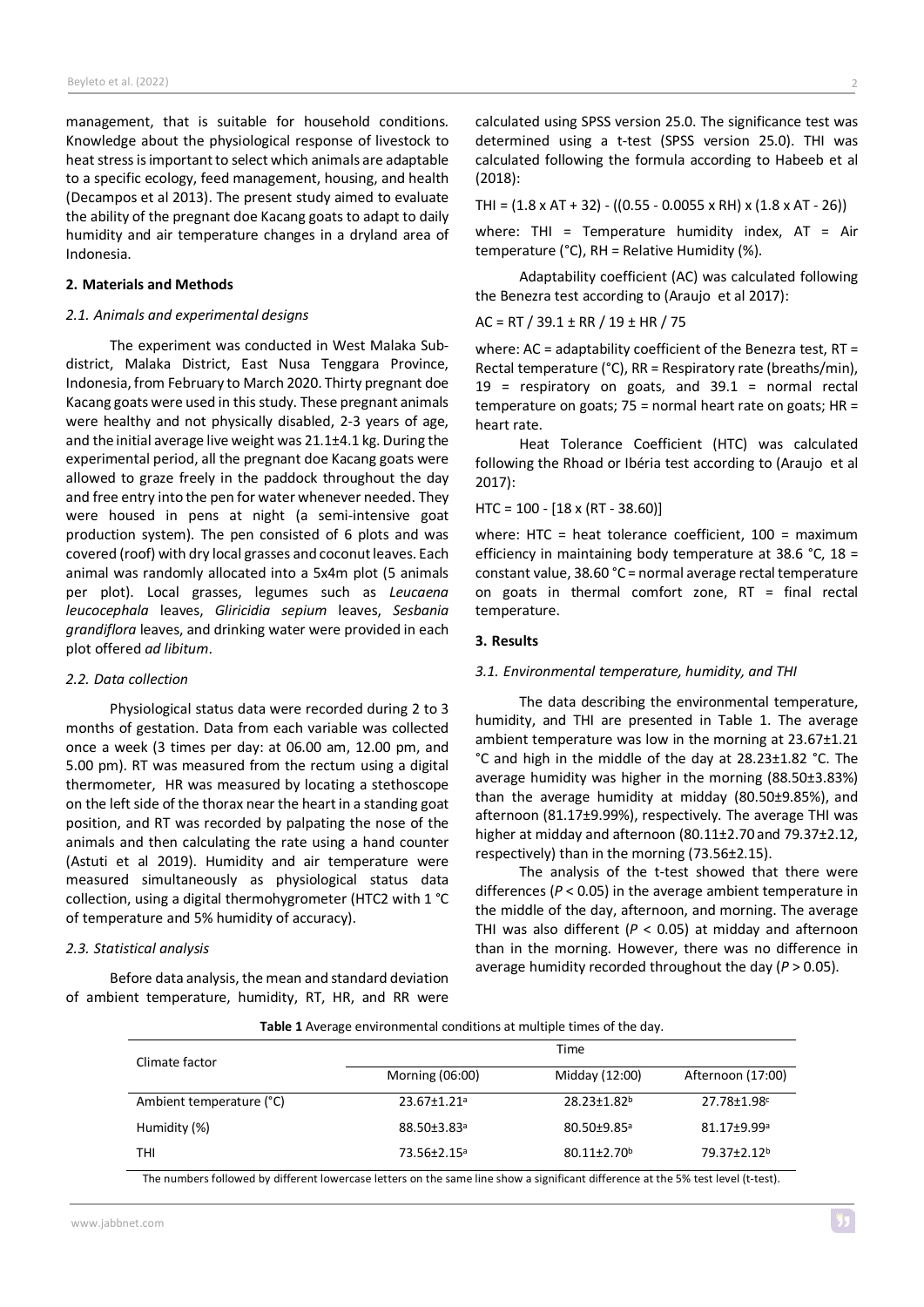## *3.2. Physiological status*

Data about the physiological status of experimental animals are presented in Figures 1-5. The average RT was higher at midday and afternoon (39.08±0.37 °C and 39.06±0.48 °C, respectively) than in the morning. The average of RT, HR, RR, and AC, were lower in the morning compared with the average at midday and afternoon (37.88±0.67 °C, 74.17±0.84 beats/minute, 15.43±0.51 breaths/min, and 2.77±0.04, respectively). Moreover, the average HTC was lower at midday (91.28±6.62) and afternoon (91.77±8.72) than in the morning (112.88±12.05). The analysis of the t-test appeared that there was a significant difference (*P* < 0.05) in the physiological status (RT, RR, HTC, and AC) of the animals between morning and midday, but no significant differences were found between midday and afternoon (*P* > 0.05). In contrast, HR was a significant difference in the morning, midday, and afternoon (*P* < 0.05).

## **4. Discussion**

## *4.1. Temperature and humidity*

The average air temperatures recorded in this study were 23.67±1.21 °C in the morning, 28.23±1.82 °C at midday, and 27.78±1.98 °C in the afternoon, respectively. The average humidity was 88.50±3.83% in the morning, 80.50±9.85% in the midday, and 81.17±9.99% in the afternoon. The average ambient temperature was still in the normal range of Indonesian environment temperature, which is from 24 to 34 °C (Yani and Purwanto 2006). The average ambient temperature at midday and the humidity in the morning were a bit higher than the temperature tolerance of goats which is about 6–27 °C, and the comfortable humidity, which is 60– 80% (Sejian et al 2021), and still at the normal range of comfortable temperature for tropical goat, which is in between 20 and 30 °C (Borges and Rocha 2018).

#### *4.2. Temperature humidity index*

The combination values of humidity and air temperature can be used to assess heat stress and thermal comfort in livestock (Habeeb et al 2018; Bernabucci et al 2010; Sejian et al 2021). THI values in the present study were 73.56±2.15 in the morning, 80.11±2.70 in the midday, and 79.37±2.12 in the afternoon. These values were higher than the THI values obtained from a study on Dwarf goats in Southern Nigeria, where the THI in the morning, midday, and afternoon, were 68.72, 83.97, and 69.98, respectively (Okoruwa 2014). The THI values from both studies differed due to differences in air temperature and humidity between the regions. Temperature and relative humidity in different climatic zones will produce different THI (Brügemann et al 2012). In addition, the value of THI in this study ranged from 73 to 80, indicating that all the pregnant doe Kacang goats are under medium heat stress. A THI value that is greater than 77 could cause medium heat stress and more than 85 as extreme heat stress conditions for livestock such as goats (Battini et al 2013; Aleena et al 2018). The values of RT, HR and RR are still in the normal range for goats. This means that the ambient temperature and humidity in Malaka District did not cause any adverse impact on the physiological conditions of pregnant doe Kacang goats.

#### *4.3. Rectal temperature*

The core temperature and heat stress response in livestock can be evaluated using rectal temperature (Alhidary et al 2012). The average RT of pregnant doe Kacang goat recorded in this study was 37.88±0.67 °C in the morning, 39.08±0.37 °C in the midday, and 39.06±0.48 °C in the afternoon (Figure 1). The average of RT recorded in the morning (37.88±0.67 °C) was lower than the average of RT in the morning (38.8±0.09 °C) reported by (Hereng et al 2018). The average of RT in the afternoon was higher (39.06±0.48 °C) than the average of RT in the afternoon (38.9±0.20 °C) reported by Hereng et al (2018). This could happen due to differences in ambient temperature. The doe Kacang goats observed in the present study were all pregnant, and their feeding activities were increased, leading to high RT. The increase in nutritional requirements during the gestation period causes goats to spend more time for a feed and the rest of the time spentresting (Vas and Andersen 2015; Averós et al 2014). The RT values measured in this trial were still in between the normal RT values of goats which is about 37-41 °C (Okoruwa 2014).

The average RT at midday and afternoon is greater (*P* < 0.05) than the average rectal temperatures recorded in the morning because all the experimental goats are grazing in the paddock from 9 am to 5 pm, which is a high chance of receiving the most heat and exposure to sunlight. According to Raharja et al (2011) and Wojtas et al (2014), goats' body temperature could increase when exposed to sunlight. Changes in the environmental temperature and solar radiation could potentially affect the physiological status of livestock. This is because livestock integrates the environmental conditions and then responds adaptively through physiological changes that include changes in body temperature (Atrian et al 2012). Increased livestock activity, environmental temperature and humidity, feed intake, and sun intensity will increase the rectal temperature (Adedeji 2012; Kubkomawa et al 2015). Body heat comes from metabolic processes in the body and fermentation processes in the rumen (Adhianto et al 2017).

#### *4.4. Heart rate*

HR is a mechanism of the body to release or reduce heat received from outside of the body. In the present study, the average HR was 74.17±0.84 beats/minute in the morning, 90.89±0.72 beats/minute at midday, and 90.69±0.65 beats/minute in the afternoon, respectively (Figure 2). The average HR of the study animals was 85.25±0.74 beats/minute, higher than the average HR of themale Kacang goats kept under an intensive system which is about 81.00±8.48 beats/minute (Suwignyo et al 2018). The different HR values from both studies may be due to the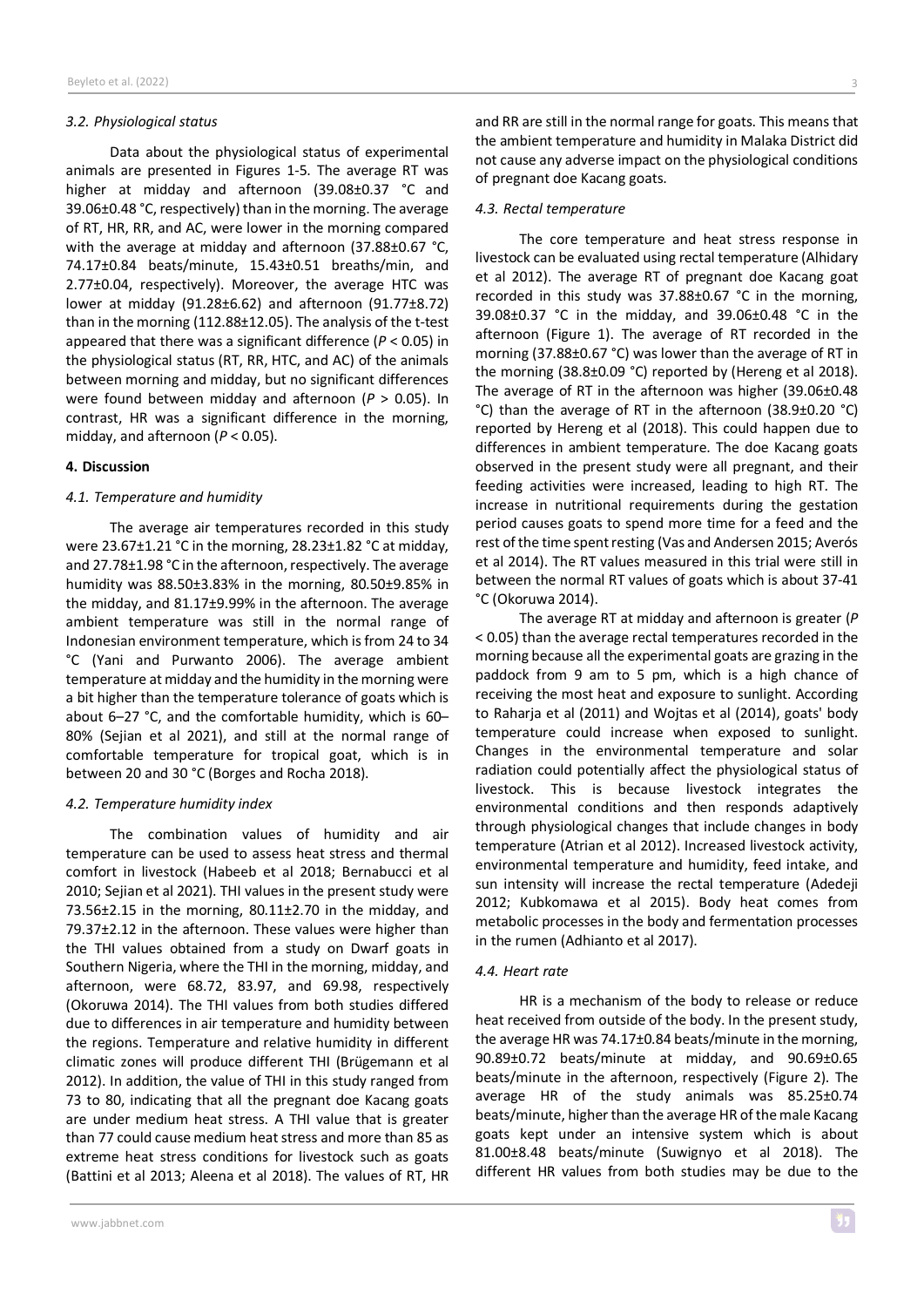different sunlight intensity received by the animals. In this study, all the pregnant animals were in the paddock from 9 am to 5 pm, spent more time grazing, and received high sunlight intensity. Therefore, their average HR is higher than those of animals that are continuously kept in pens. These

higher HR values could be caused by the increase in blood circulation from the heart to the peripheries to balance the heat dissipation from the body due to radiation, conduction, and convection (Marai et al 2007).



**Figure 1** Average rectal temperature of pregnant doe Kacang Goats. The means followed by different lowercase letters show a significant difference at the 5% test level (t-test).



**Figure 2** Average heart rate of pregnant doe Kacang Goats. The means followed by different lowercase letters show a significant difference at the 5% test level (t-test).

The increase in HR is caused by a decrease in vascular resistance of the arterial and peripheral vascular veins and an increase in the activity of the muscles that control the respiratory rate and an increase in the respiratory rate (Gupta and Mondal 2021). Different environmental conditions will produce a variety of HR values (Araujo et al 2017). The average HR of the pregnant goats in this trial was still between the normal HR values of goats, which is about 90-95 beats/minute (Okoruwa 2014). The low HR happens in the

morning, but it does not cause stress to the animals, because the Kacang goat is a local breed of Timor Island which is homoeothermic. The Kacang goat has a low growth rate but has excellent adaptability to hot and cold climates (Hifzan et al 2015).

The t-test results indicated that the average HR in the morning, midday, and afternoon was a significant difference (*P* < 0.05). HR values at midday and afternoon are increased because, during this time, the air temperature and grazing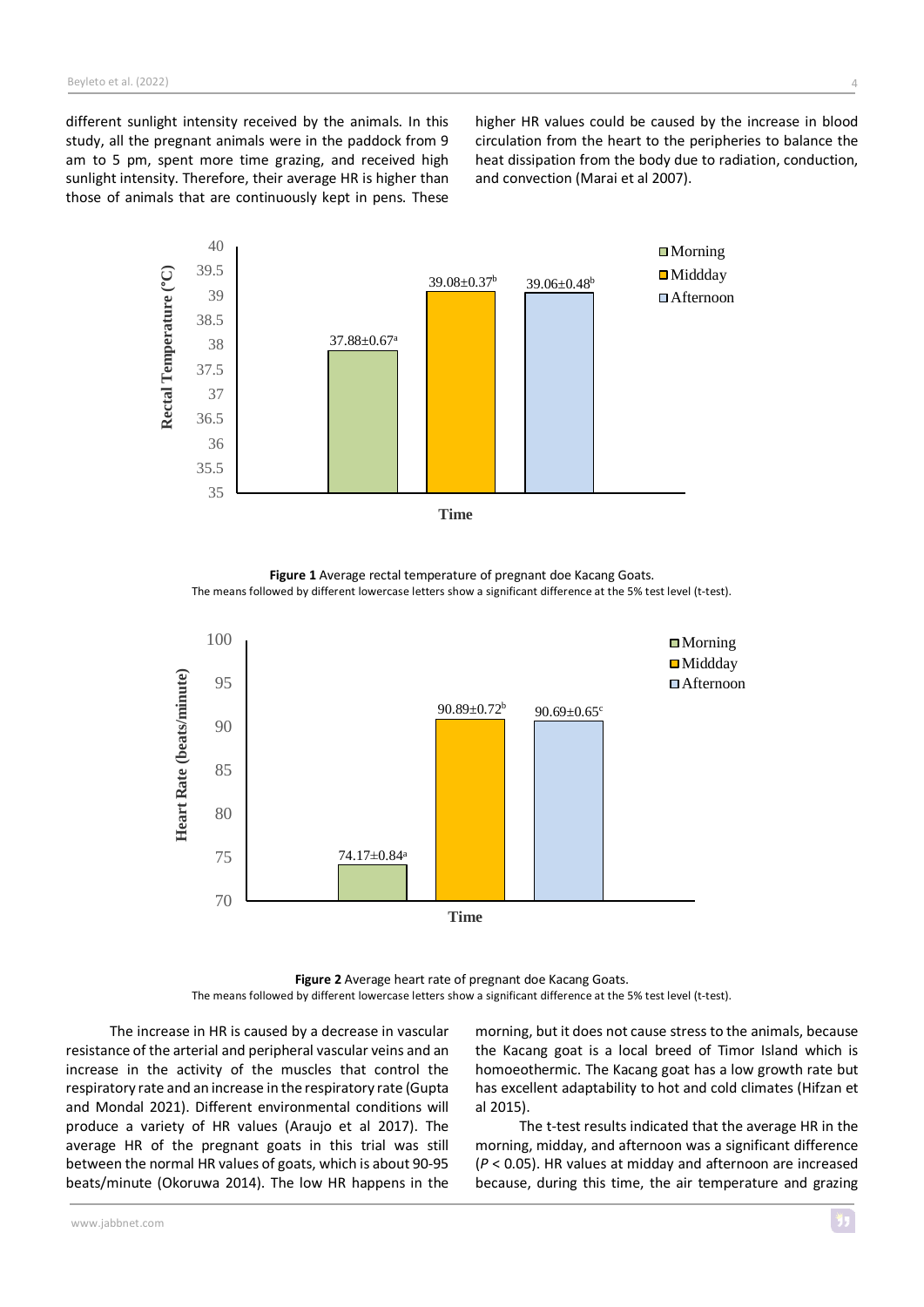activities in the paddock are increased. Ruminant animals, including goats, are spent more time eating feeds throughout the day and used more time for rest at night (Nejad and Sung 2017).

#### *4.5. Respiration Rate*

Respiration isthe process of removing carbon dioxide, and the entry of oxygen into the body under thermoneutral conditions causes loss of body moisture and evaporation through the respiratory tract to maintain the body's heat balance (Rashamol et al 2018).

The average RR of pregnant doe Kacang goats recorded in the present study was 23.54±0.55 breaths/minute (Figure 3), higher than the average RR of doe Kacang goats (16.85±0.48 breaths/minute) reported by Hereng et al (2018), but still in the normal range of goats, which is about 15-30 breaths/minute (Sarangi 2018). This difference in the average value of RR could happen because of the difference in the humidity and air temperature recorded in the two studies.



**Figure 3** Average respiratory rate of pregnant doe Kacang Goats. The means followed by different lowercase letters show a significant difference at the 5% test level (t-test).

The average RR in the present study was greater at midday and afternoon (*P* < 0.05) than in the morning. This is probably happened due to high grazing activity in the paddock and the high intensity of light from the sun at midday and afternoon increases the activity of the skin to receive environmental heat, which can increase blood circulation and redistribution to the surface (Attia 2016; Indu and Pareek 2015). When the environmental temperature increase, the animals will lower the temperature in the body by releasing heat via skin and respiration (Hernawan 2019). RR is the first thermoregulation mechanism for goats to control the body's temperature when they are stressed due to high air temperature (Berihulay et al 2019). Moreover, increasing the average THI can increase the average RT and RR (Sailo et al 2017).

# *4.6. Heat tolerance coefficient (HTC) and Adaptability coefficient (AC)*

The adaptability of livestock to the air temperature change is influenced by species' genetic, physiological, and ecological diversity (Silanikove and Koluman 2015). An assessment of climate change's effect on livestock comfort is required to monitor the impact of heat stress on animal

productivity (Serradilla et al 2018). HTC and AC can be used to identify the adaptability levels of an individual animal in response to various environmental conditions, and the normal values for HTC and AC in goats are 100 and 2 (Araujo et al 2017). The average HTC was high in the morning (112.88±12.05, Figure 4) when the air and rectal temperature were low. HTC values at midday and afternoon were close to the normal HTC values in goats. The t-test results indicated that the HTC values recorded in the morning, midday, and afternoon, were significantly different (*P* < 0.05), however, the HTC values between midday and afternoon were not different (*P* > 0.05).

The AC value in this study (Figure 5) was greater than the normal AC value in goats. An increase in the AC value of the pregnant doe Kacang goats at midday and afternoon occurred because the afternoon humidity and air temperature were high. The AC value obtained in this study was higher than the normal AC value of goats. This indicates that the pregnant animals observed in this study had better adaptability (Qisthon and Hartono 2019). Goats are very tolerant of water shortage and heat stress; they can also adapt to climatic change compared with cattle, buffalo, and sheep (Aziz 2010).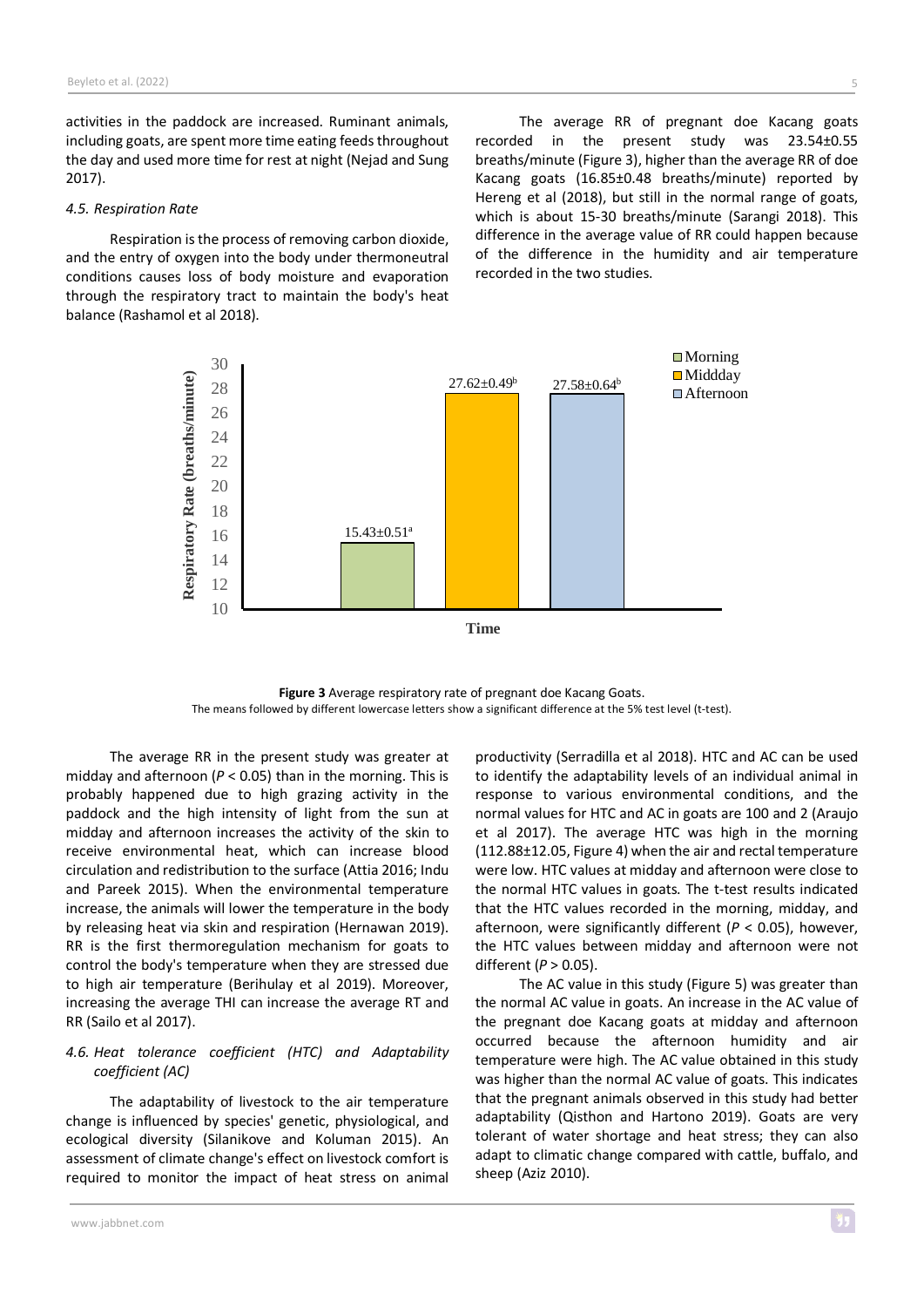

**Figure 4** Average heat tolerance coefficient of pregnant doe Kacang Goats. The means followed by different lowercase letters show a significant difference at the 5% test level (t-test).



**Figure 5** Average adaptability coefficient of pregnant doe Kacang Goats. The means followed by different lowercase letters on the same line show a significant difference at the 5% test level (t-test).

# **5. Conclusions**

The THI value in the present study indicated that the pregnant doe Kacang goats were in moderate heat stress but the ambient temperature and humidity had no effect on RT, HR, and RR values. This issupported by the values of HTC and AC, which show that the Kacang goats in this study had an excellent tolerance and adaptability to high air temperature and humidity. Therefore, it can be suggested that farmers in Malaka District can allow their pregnant doe Kacang goats in the paddock throughout the day for feeds and water, and housed at night.

## **Conflict of Interest**

The authors declare that there are no conflicts of interest.

# **Funding**

The researchers would like to express their gratitude to the Minister of Education and Culture of the Republic of Indonesia, the Governor of East Nusa Tenggara Province, and the Head of the Livestock Production Laboratory, Department of Animal Husbandry at Politeknik Pertanian Negeri Kupang, who have provided funds and support materials during the experimental period.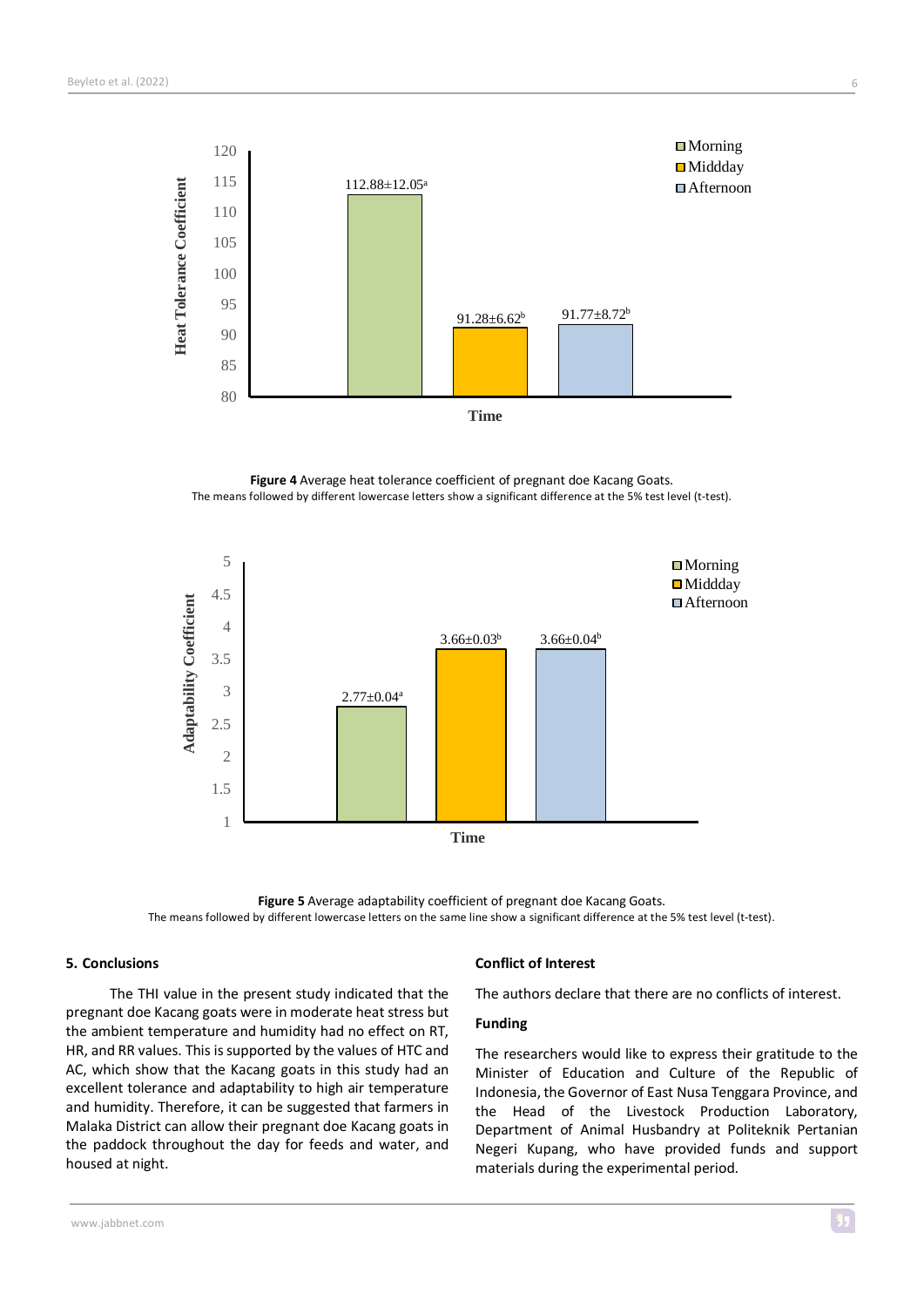#### **References**

Abecia JA, Máñez J, Macias A, Laviña A, Palacios C (2017) Climate zone influences the effect of temperature on the day of artificial insemination on fertility in two Iberian sheep breeds. Journal of Animal Behaviour and Biometeorology 5:124–131.

Adedeji TA (2012) Effect of some qualitative traits and non-genetic factors on heat tolerance attributes of extensively reared West African Dwarf (WAD) goats. International Journal of Applied Agricultural and Apicultural Research 8:68–81.

Adhianto K, Muhtarudin, Sulastri, Hartono M (2017) Physiological response of Saburai goat on the of addition dietary protein level. Jurnal Kedokteran Hewan 11:104–105.

Aleena J, Sejian V, Bagath M, Krishnan G, Beena V, Bhatta R (2018) Resilience of three indigenous goat breeds to heat stress based on phenotypic traits and PBMC HSP70 expression. International Journal of Biometeorology 62:1995–2005.

Alhidary IA, Shini S, Al-jassim RAM, Gaughan JB (2012) Physiological responses of Australian Merino wethers exposed to high heat load. Journal of Animal Science 90:212–220.

Araujo TGP, Furtado DA, Nascimento JWB, Medeiros AN, Neto JPL (2017) Thermoregulatory responses and adaptability of Anglo-Nubian goats maintained in thermoneutral temperature and under heat stress. Journal of Animal Behaviour Biometeorol 5:106–111.

Astuti DA, Anggraeni A, Khotijah L, Suharti S, Jayanegara A (2019) Performance, physiological status, and rumen fermentation profiles of preand post-weaning goat kids feed cricket meal as a protein source. Tropical Animal Science Journal 42:145–151.

Atrian P, Habib, Shahryar A (2012) Heat stress in dairy cows (A Review). Research in Zoology 2:31–37.

Attia NE (2016) Physiological, hematological and biochemical alterations in heat stressed goats. Benha Veterinary Medical Journal 31:56–62.

Averós X, Lorea A, de Heredia IB, Ruiz R, Marchewka J, Arranz J, Esteve I (2014) The behaviour of gestating dairy ewes under different space allowances. Applied Animal Behaviour Science. 150:17–26.

Aziz MA (2010) Present status of the world goat populations and their productivity. Lohmann Information 45:42–52.

Battini M, Vieira A, Barbieri S, Ajuda I, Stilwell G, Mattiello S (2013) Invited review : Animal-based indicators for on-farm welfare assessment for dairy goats. Journal of Dairy Science 97:6625–6648.

Berihulay H, Abied A, He X, Jiang L, Ma Y (2019). Adaptation mechanisms of small ruminants to environmental heat stress. Animals 9:1–9.

Bernabucci U, Lacetera N, Baumgard LH, Rhoads RP, Ronchi B, Nardone A (2010) Metabolic and hormonal acclimation to heat stress in domesticated ruminants. Animal 4:1167–1183.

Borges LS, Rocha FSB, (2018) Simple physiological indicators of young goats bred in extensive system. Journal of Animal Behaviour Biometeorol 6:48–51.

BPS-Statistics of Nusa Tenggara Timur Province (2021). Nusa Tenggara Timur in Figures 2021. Indonesia.

Brügemann K, Gernand E, Borstel UKV, Koniq S (2012) Defining and evaluating heat stress thresholds in different dairy cow production systems. Archiv Tierzucht 55:13–24.

Decampos JS, Ikeobi CON, Olowofeso O, Smith OF, Adeleke MA, Wheto M, Ogunlakin DO, Mohammed AA, Sanni TM, Ogunfuye BA, Lawal RA, Adenaike AS, Amusan SA (2013) Effects of coat colour genes on body measurements, heat tolerance traits and haematological parameters in West African Dwarf sheep. Open Journal of Genetics 3:280–284.

Depison D, Putra WPB, Gushairiyanto G, Alwy Y, Suryani H (2020) Morphometric characterization of Kacang goats raised in lowland and highland areas of Jambi Province, Indonesia. Journal of Advanced Veterinary and Animal Research 7:734–743.

Goetsch AL, Zeng SS, Gipson TA (2011) Factors affecting goat milk production and quality. Small Ruminant Res 101:55–63.

Gupta M, Mondal T (2021) Heat stress and thermoregulatory responses of goats: a review. Biological Rhythm Research 52:407–433.

Habeeb AAM, Gad AE, El-Tarabany AA, Atta MAA (2018) Temperaturehumidity indices as indicators to heat stress of climatic conditions with relation to production and reproduction of farm animals. Journal of Animal Husbandry and Dairy Science 2:1-12.

Hereng YAD, Selan YN, Amalo FA (2018) Parameter fisiologi kambing Kacang (*Capra aegagrus hircus*) di Desa Nunkurus Kecamatan Kupang Timur Kabupaten Kupang. Jurnal Veteriner Nusantara 2:161–169.

Hernawan H (2019) Sheep shearing impact on Garutian sheep physiological responses. Acta Universitatis Agriculturae et Silviculturae Mendelianae Brunensis 67:1441–1445.

Hifzan RM, Idris I, Yaakub H, (2015) Growth pattern for body weight, height at withers and body length of Kalahari Red goats. Pakistan Journal of Biological Sciences 18:200–203.

Indu S, Pareek A (2015) A review: Growth and physiological adaptability of sheep to heat stress under semi–arid environment. International Journal of Emerging Trends in Science and Technology 02:3188-3198.

Kubkomawa IH, Emenalom OO, Okoli IC (2015) Body condition score, rectal temperature body condition score, rectal temperature, respiratory, pulse and heart rates of tropical heart rates of tropical indigenous Zebu cattle : A review. International Journal of Agriculture Innovations and Research 4:448– 454.

Macías-Cruz U, López-Baca MA, Vicente R, Mejía A, Álvarez FD, Correa-Calderón A, Meza-Herrera CA, Mellado M, Guerra-Liera JE, Avendaño-Reyes L (2016) Effects of seasonal ambient heat stress (spring vs. summer) on physiological and metabolic variables in hair sheep located in an arid region. International Journal of Biometeorology 60:1279–1286.

Marai IFM, El-Darawani AA, Fadiel A, Abdel-Havez MAM (2007) Physiological traits as affected by heat stress in sheep-A review. Small Ruminant Research 71:1–12.

Nejad JG, Sung K (2017) Behavioral and physiological changes during heat stress in Corriedale ewes exposed to water deprivation. Journal of Animal Science and Technology 59:1–6.

Okoruwa MI (2014) Effect of heat stress on thermoregulatory, live bodyweight and physiological responses of Dwarf goats in Southern Nigeria. European Scientific Journal 10:255-264.

Qisthon A, Hartono M (2019) Physiological responses and heat tolerance ability of Boerawa and Ettawa Crossbreed goat in the microclimate modification with misting. Jurnal Ilmiah Peternakan 7:206–211.

Raharja DP, Toleng AL, Lestari VS (2011) Thermoregulation and water balance in fat-tailed sheep and Kacang goat under sunlight exposure and water restriction in a hot and dry area. Animal 5:1587–1593.

Rashamol VP, Sejian V, Bagath M, Krishnan G, Archana PR, Bhatta R (2018) Physiological adaptability of livestock to heat stress: an updated review. Journal of Animal Behaviour and Biometeorol 6:62–71.

Rathwa SD, Vasava AA, Pathan MM, Madhira SP, Patel YG, Pande AM (2017) Effect of season on physiological, biochemical, hormonal, and oxidative stress parameters of indigenous sheep. Veterinary World 10:650-654.

Sailo L, Gupta DI, Das R, Chaudhary M (2017) Physiological response to thermal stress in Sahiwal and Karan Fries cows. International Journal of Livestock Research 7: 275–283.

Sarangi S (2018) Adaptability of goats to heat stress: A review. The Pharma Innovation Journal 7:1114-1126.

Seixas L, de Melo CB, Tanure CB, Peripolli V, McManus C (2017) Heat tolerance in Brazilian hair sheep Luiza. Asian-Australian. Journal Animal Sciences 30:593–601.

Sejian V, Silpa MV, Nair MRR, Reshma Nair, Devaraj C, Krishnan G, Bagath M, Chauhan SS, Suganthi RU, Fonseca VFC, König S, Gaughan JB, Dunshea FR, Bhatta R (2021) Heat stress and goat welfare: adaptation and production considerations. Animals 11:1-24.

Sejian V (2013) Klimat change: impact on production and reproduction, adaptation mechanism and mitigation strategies in small ruminants: a review. The Indian Journal of Small Ruminants 19:1–21.

Serradilla JM, Carabano MJ, Ramon M, Molina A, Diaz C, Buxadera AM (2018) Characterisation of goats' response to heat stress: tools to improve heat tolerance. Book Citation Index, 329–347.